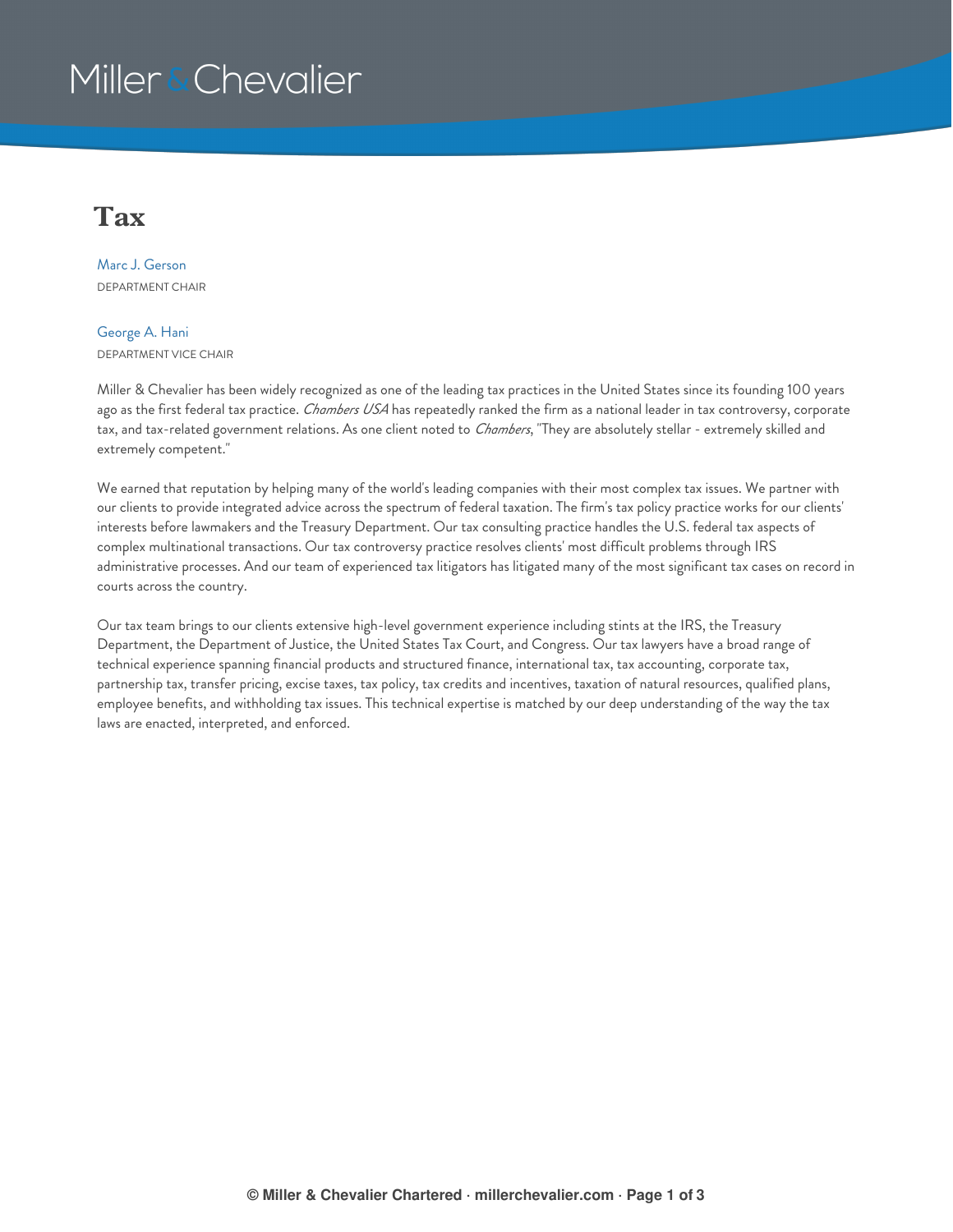# Miller & Chevalier

#### **Representative Engagements**

- Represent the Coca-Cola Company and subsidiaries before U.S. Tax Court contesting IRS transfer pricing adjustments of \$9.4 billion related to the licensing of intangible property to foreign affiliates.
- Represent ExxonMobil Corporation in a \$1 billion income tax refund suit, related to handling of a deduction for federal fuel excise taxes involving a blend of ethanol and gasoline.
- Represent a Blue Cross and Blue Shield company before the U.S. Court of Federal Claims in a federal income tax refund suit valued at \$185 million, involving a question of statutory interpretation under Section 833 of the Internal Revenue Code. The dispute poses an issue of first impression on which the IRS and taxpayers have disagreed for about a decade.
- Represent a subsidiary of Valero Energy in an excise tax refund suit in the Western District of Texas under section 6426(e) for the Alternative Fuel Mixture Credit. The company is disputing a Revenue Ruling issued by the IRS that mixing butane and other alternative fuels with gasoline does not qualify for the credit. Assisted six other taxpayers with similar claims.
- Represent a company undergoing an extensive examination by the IRS to determine if the insurance program that it established and manages meets the tax law requirements for insurance and whether penalties are appropriate. The program involves qualification of insurance companies under section 831(b), which has been the focus of IRS enforcement efforts in recent years.
- Represent an investment fund with several billion dollars of assets under management in connection with an IRS examination involving management fee waivers.
- $\bullet$  Represent the trustee of a foreign trust in connection with an investigation by U.S. and foreign regulators related to purported tax evasion and money laundering. The matter involves the coordination of counsel and activities in multiple offshore jurisdictions and the U.S., litigation in several jurisdictions to obtain access to relevant documentation, and consideration of complex cross-border legal and privilege considerations.
- Assisted two large energy industry groups on issues stemming from the Tax Cuts and Jobs Act of 2017 (TCJA), resulting in investor-owned utilities being carved out of the interest deduction limitation rules and providing a methodology under which they were required to limit the pace at which they return about \$100 billion of excess tax reserves resulting from the corporate rate reduction to customers.
- Represent several companies and trade associations before Treasury and the IRS to secure favorable administrative guidance under provisions in the TCJA, including the base erosion and anti-abuse tax (BEAT), the section 965 transition tax, the global intangible low-taxed income (GILTI) regime, the foreign tax credit branch limitation, and repeal of the Subpart F downward attribution rule. These representations involve meeting with senior Treasury and IRS officials, preparing written comments, and providing public hearing testimony.
- Advised a U.S.-based insurance company on the U.S. tax implications of a merger between one of its subsidiaries and a third party and assisted with obtaining a "substantial compliance" private letter ruling from the IRS. This matter presented complex tax issues whose favorable resolution was required for the closing of a sensitive business transaction and the firm was able to secure the ruling on an expedited basis.
- Represent a large multinational corporation in connection with a request for a quadrilateral advance pricing agreement (APA) involving a cross-border cost contribution agreement and four competent authorities.

#### **Rankings and Recognition**

*Chambers USA:* Tax Team of the Year, 2016